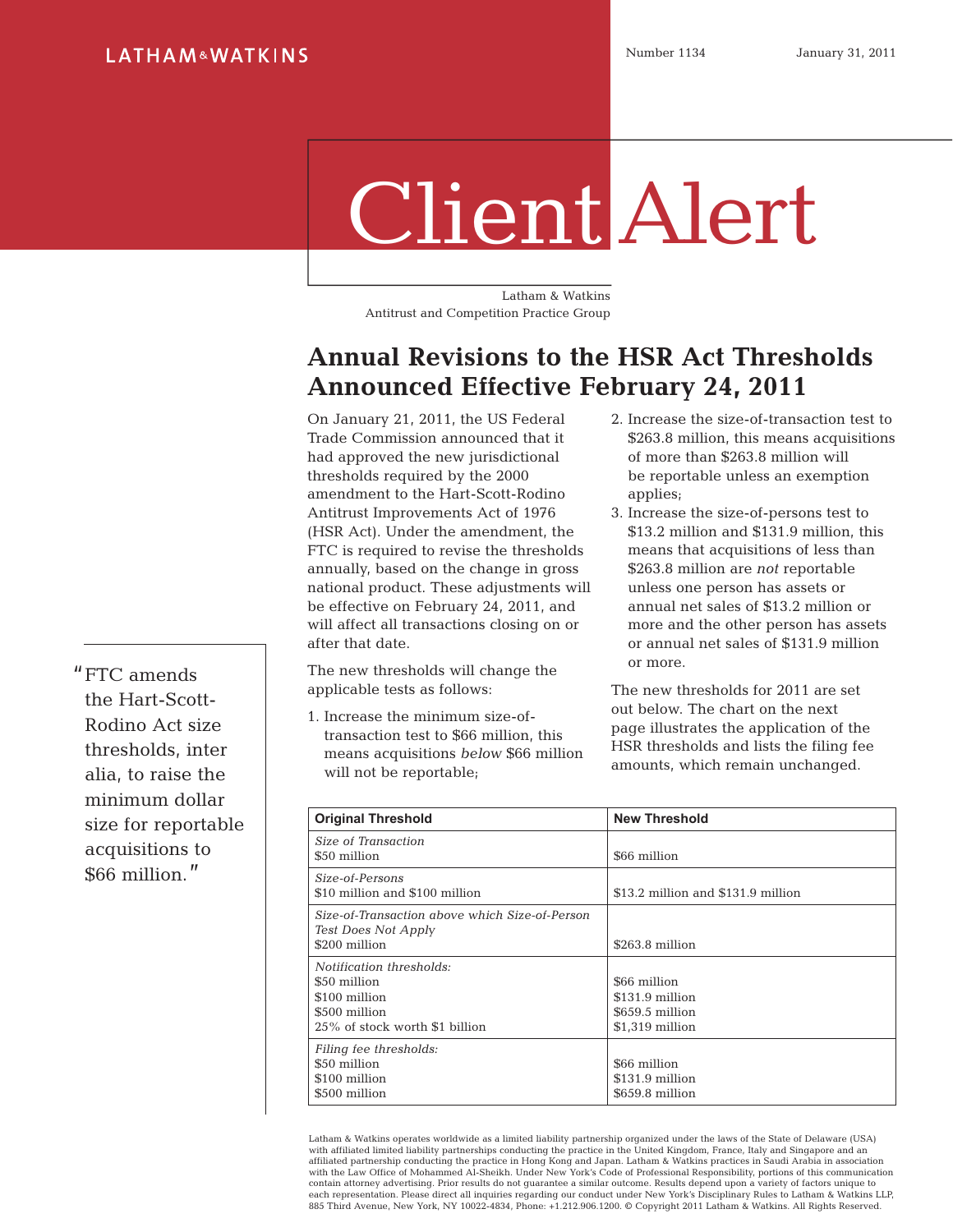## LATHAM&WATKINSLLP



Sources: HSR Act (§7A Clayton Act,15 USC §18a), Coverage Rules and Exemption Rules (16 CFR Parts 801 and 802)